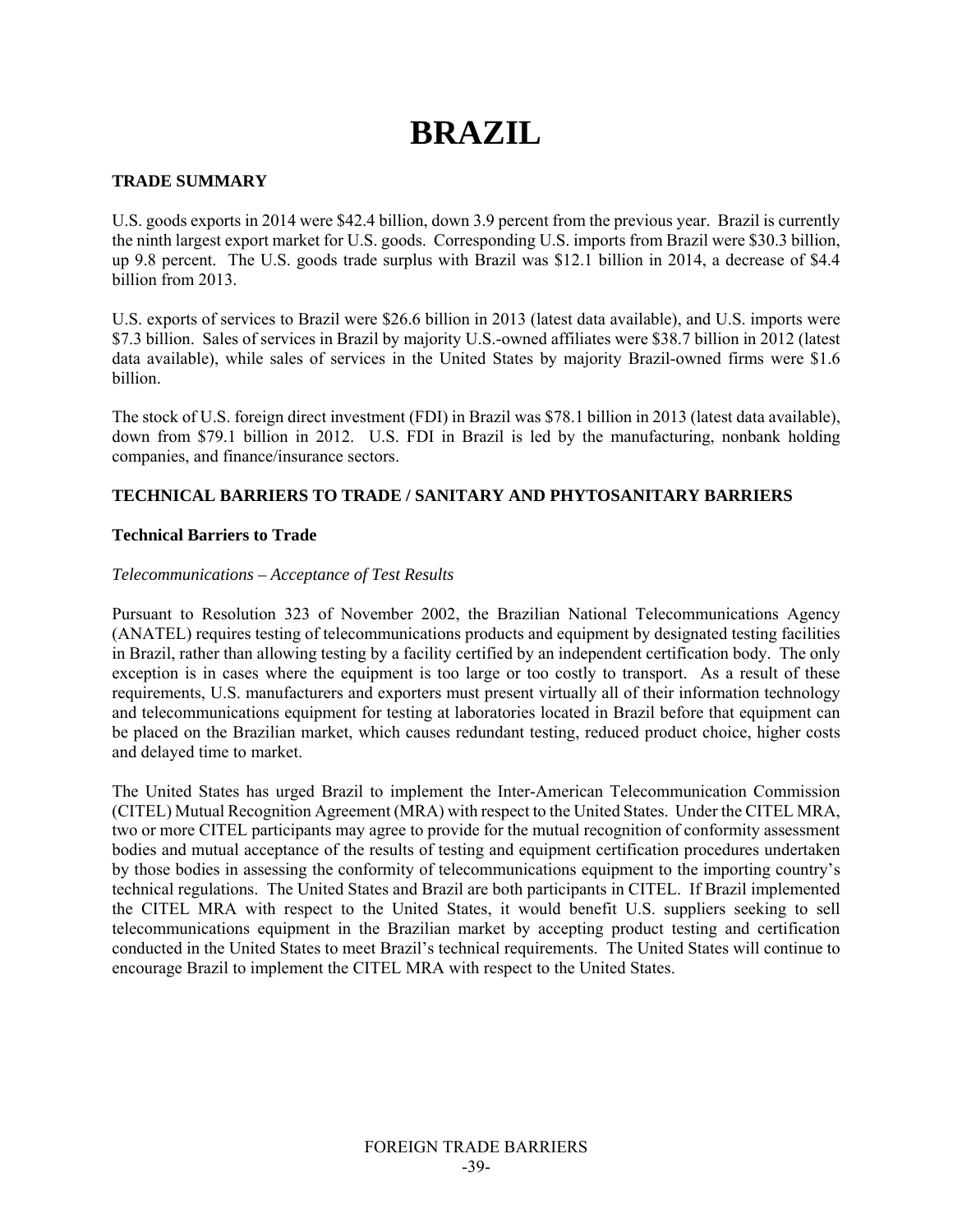#### **Sanitary and Phytosanitary Barriers**

#### *Live Cattle, Beef, and Beef Products*

Brazil imposed a ban on imports of U.S. live cattle, beef, and beef products following the detection of an animal that tested positive for Bovine Spongiform Encephalopathy (BSE) in the United States in 2003. In early 2013, Brazil modified its import regulations establishing a new regulatory pathway for all imports of U.S. beef and beef products. This new pathway will require a bilateral agreement establishing conditions for import. In December 2013, Brazil issued final sanitary import requirements for beef and beef products. The United States continues to work with Brazil to negotiate the necessary bilateral agreements that will allow Brazil to open its market fully to U.S. live cattle, beef, and beef products based on science, the World Organization for Animal Health guidelines, and the U.S. negligible risk status for BSE. The U.S. Department of Agriculture also is working with Brazil to adopt a systems-based approach for facility inspection and oversight.

#### *Pork*

Brazil allows imports of U.S. pork products only from manufacturing plants that its inspectors have individually inspected and approved. This approach is burdensome to U.S. exporters and significantly impedes market access for U.S. pork in Brazil. Currently, fresh U.S. pork can be imported into Brazil only if the product tests free of trichinae. The United States does not consider these requirements for trichinosis to be necessary as U.S. pork producers maintain stringent biosecurity protocols that serve to limit the incidence of trichinosis in the United States to extremely low levels in commercial swine.

#### *Planting Seeds*

In December 2010, Brazil's Ministry of Agriculture, Livestock and Food Supply (MAPA) published Normative Instruction 36 (Norma 36), a regulation establishing burdensome and extensive treatments as well as seed testing requirements for the import of 118 seed species from the United States. Following engagement with the United States, U.S. stakeholders, and other trading partners, Brazil amended Norma 36 in February 2011, allowing for inspection of seed fields instead of laboratory testing, but postponed the implementation of additional amendments. A new version of Norma 36, which associates seed species from each exporting country with pests of concern to Brazil, was announced in October 2013. This latest version includes new crops (seed species) and pest associations that are of concern to the United States, but the revised instruction has yet to be implemented. In December 2014, MAPA announced a further delay in implementation until May 30, 2015. The United States has conveyed its concerns and will continue to engage with Brazil on this issue.

## **IMPORT POLICIES**

## **Tariffs**

Brazil is a member of the Southern Common Market (MERCOSUR) customs union, formed in 1991 and comprised of Argentina, Brazil, Paraguay, Uruguay, and Venezuela. MERCOSUR maintains a Common External Tariff (CET) schedule with a limited number of country-specific exceptions, with most favored nation (MFN) applied rates ranging from 0 percent to 35 percent *ad valorem*. Brazil's import tariffs follow the MERCOSUR CET, with few exceptions. Brazil's MFN applied tariff rate averaged 13.5 percent in 2013. Brazil's average bound tariff rate in the WTO is significantly higher at 31.4 percent. Brazil's maximum bound tariff rate for industrial products is 35 percent, while its maximum bound tariff rate for agricultural products is 55 percent. Given the large disparities between bound and applied rates, U.S.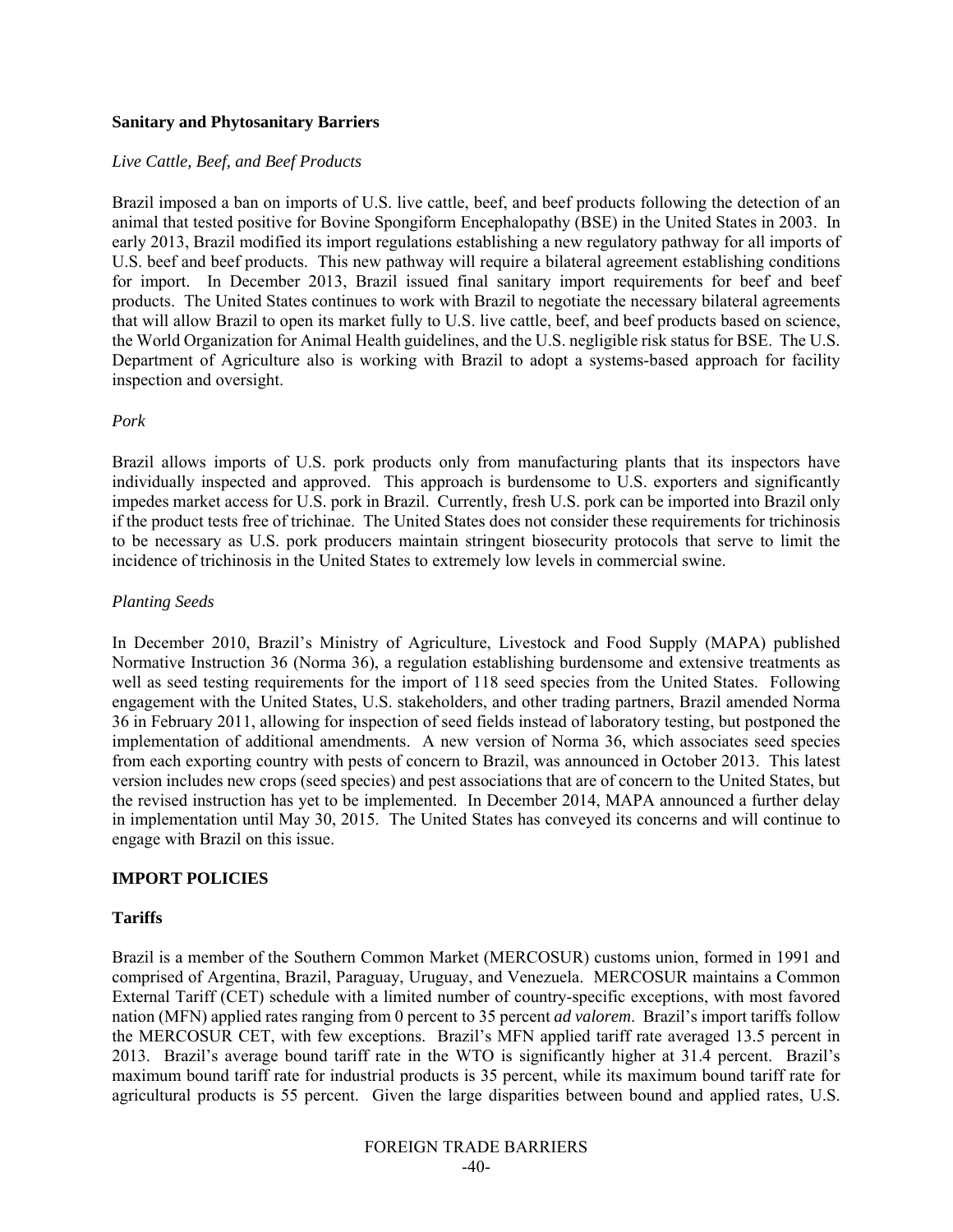exporters face significant uncertainty in the Brazilian market because the government frequently increases and decreases tariffs to protect domestic industries from import competition and to manage prices and supply. The lack of predictability with regard to tariff rates makes it difficult for U.S. exporters to forecast the costs of doing business in Brazil.

Brazil imposes relatively high tariffs on imports across a wide spread of sectors, including automobiles, automotive parts, information technology and electronics, chemicals, plastics, industrial machinery, steel, and textiles and apparel. Under MERCOSUR, Brazil is permitted to maintain 100 exceptions to the CET until December 31, 2015. Using these exceptions, Brazil maintains higher tariffs than its MERCOSUR partners on certain goods, including cellular phones, telecommunications equipment, computers and computer printers, wind turbines, certain chemicals and pharmaceuticals, sardines, mushrooms, joint cement, hydrogenated castor oil, white mineral oils, hydrogen carbonate, machining centers, speed changers, and certain instruments and models designed for demonstration purposes.

In August 2010, MERCOSUR's Common Market Council (CMC) advanced toward the establishment of a Customs Union with its approval of a Common Customs Code (CCC) and Decision 5610 (December 2010) to implement a plan to eliminate the double application of the CET within MERCOSUR. The plan was to take effect in three stages with the first phase to have been implemented no later than January 1, 2012, but the deadline was not met. In November 2012, Argentina became the first MERCOSUR member to ratify the CCC. The CCC still must be ratified by the other four MERCOSUR member countries to come into effect.

As part of its Uruguay Round commitments, Brazil agreed to establish a 750,000 metric ton (MT) duty-free tariff-rate quota (TRQ) for wheat. Brazil has never opened the TRQ, and therefore no wheat has been shipped under it. In an April 1996 notification to the WTO, Brazil indicated its intent to withdraw the wheat TRQ in accordance with the process established in Article XXVIII of the GATT 1994. Brazil considers the Article XXVIII process to be ongoing. The Brazilian government considers the current MFN applied tariff rate for wheat of 10 percent, along with *ad hoc* duty-free MFN quotas established to bridge supply gaps, to confer benefits that are commensurate with, or in excess of, the 750,000 MT TRO. However, because Brazil could increase the 10 percent applied tariff at any time and the *ad hoc* quotas are unpredictable, these arrangements do not offer U.S. wheat exporters the same certainty that a  $750,000$  MT TRQ would provide.The United States will continue to engage Brazil on this issue.

## **Nontariff Barriers**

Brazil applies federal and state taxes and charges to imports that can effectively double the actual cost of imported products in Brazil. The complexities of the domestic tax system, including multiple cascading taxes and tax disputes among the various states, pose numerous challenges for all companies operating in and exporting to Brazil, including U.S. firms. For example, effective January 1, 2013, Brazil instituted a "temporary" regime for a reduction in the Industrial Product Tax (IPI) that made preferential tax rates to locally produced vehicles, provided that manufacturers comply with a series of local content and other requirements. This program will remain in effect until 2017. As part of the program, the baseline IPI on all vehicles will be revised upward by 30 percentage points, which is equivalent to the level applied to imported vehicles under the prior regime. However, those vehicles meeting certain levels of local content, fuel efficiency and emissions standards, and required levels of local engineering, research and development, or labeling standards receive tax breaks that may offset the full amount of the IPI. As a result, imported automobiles face a potential 30 percentage point price disadvantage compared to equivalent vehicles manufactured in Brazil even before import duties are levied.

Brazil prohibits imports of all used consumer goods, including automobiles, clothing, tires, medical equipment, and information and communications technology (ICT) products, as well as imports of certain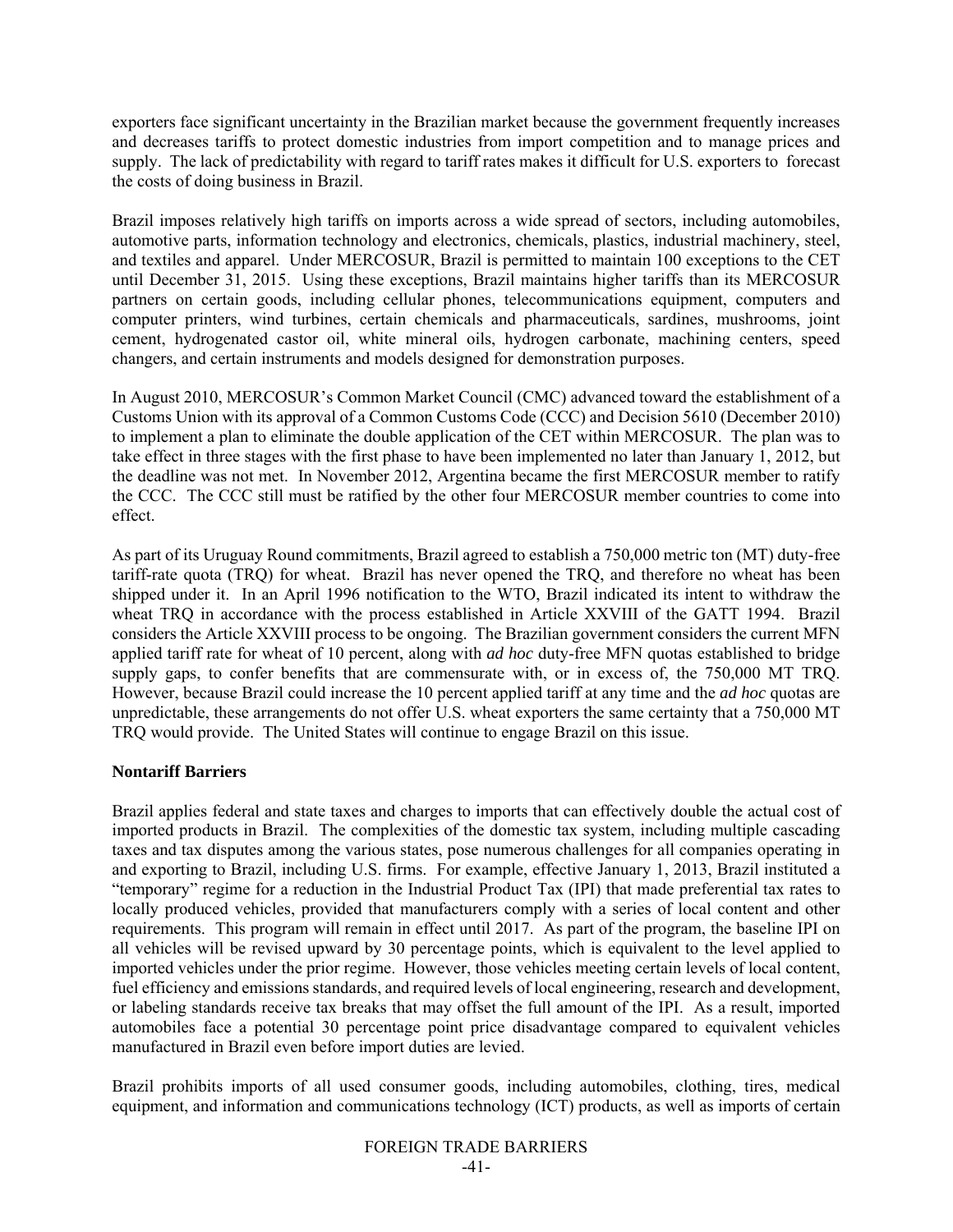blood products. Brazil also restricts the entry of certain types of remanufactured goods (*e.g.*, earthmoving equipment, automotive parts, and medical equipment). In general, Brazil only allows the importation of such goods if an importer can provide evidence that the goods are not or cannot be produced domestically. A 25 percent merchant marine tax on ocean freight plus port handling charges at Brazilian ports puts U.S. products at a competitive disadvantage *vis-à-vis* MERCOSUR products.

## **Import Licenses/Customs Procedures**

All importers in Brazil must register with the Secretariat of Foreign Trade (SECEX) to access the Brazilian Secretary of Foreign Trade's computerized documentation system (SISCOMEX). SISCOMEX registration requirements are onerous, including a minimum capital requirement.

Brazil has both automatic and non-automatic import license requirements. Brazil's non-automatic import licensing system covers imports of products that require authorization from specific ministries or agencies, such as agricultural commodities and beverages (Ministry of Agriculture), pharmaceuticals (Ministry of Health), and arms and munitions (Ministry of National Defense). Although a list of products subject to non-automatic import licensing procedures is available on the SISCOMEX system, specific information related to non-automatic import license requirements and explanations for rejections of non-automatic import license applications are lacking. The lack of transparency surrounding these procedures creates additional burdens for U.S. exporters.

U.S. footwear and apparel companies have expressed concern about the extension of non-automatic import licenses and certificate of origin requirements on non-MERCOSUR footwear, textiles and apparel. They also note the imposition of additional monitoring, enhanced inspection, and delayed release of certain goods, all of which negatively impact the ability to sell U.S.-made and U.S.-branded apparel, footwear, and textiles in the Brazilian market.

The Brazilian government imposes non-automatic import licensing requirements on imported automobiles and automotive parts, including those originating in MERCOSUR countries. Delays in issuing the nonautomatic import licenses negatively affect U.S. automobile and automotive parts manufacturers that export vehicles to Brazil.

U.S. companies continue to complain of burdensome documentation requirements for the import of certain types of goods that apply even if imports are on a temporary basis. In addition, the Ministry of Health's regulatory agency, ANVISA, must approve product registrations for imported pharmaceuticals, medical devices, health and fitness equipment, cosmetics, and processed food products. Currently, the registration process at ANVISA takes from three months to six months for new versions of existing products and can take more than six months for new products.

# **SUBSIDIES**

The Plano Brasil Maior (Greater Brazil Plan) industrial policy offers a variety of tax, tariff, and financing incentives to encourage local producers and production for export. The Reintegra program, launched in December 2011 as part of Plano Brasil Maior, exempted from certain taxes exports of goods covering 8,630 tariff lines, and allowed Brazilian exporters to receive up to three percent of their gross receipts from exports in tax refunds. The Reintegra program expired at the end of 2013 and was reintroduced in July 2014 through Provisional Measure 651. The program was amended in September 2014 through Decree 8.304 to, among other things, add sugar, ethanol, and cellulose to the list of eligible products. For the majority of products eligible for Reintegra benefits, the total cost of imported inputs cannot exceed 40 percent of the export price of the product; for a small number of eligible products, the total cost of imported inputs cannot exceed 65 percent of the export price.

> FOREIGN TRADE BARRIERS -42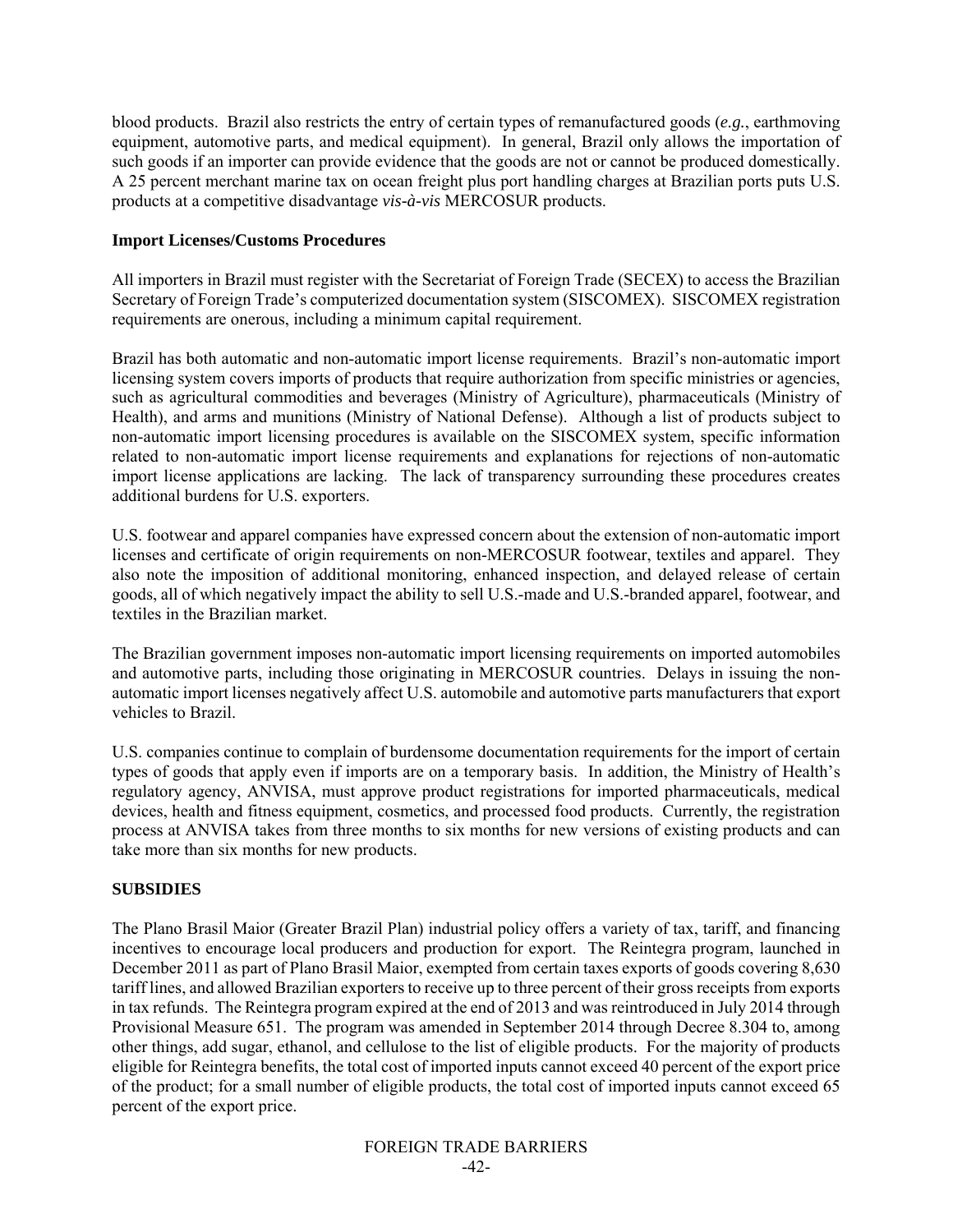Brazil's National Bank for Economic and Social Development (BNDES) provides long-term financing to Brazilian industries through several programs, such as the R\$44 billion (approximately \$19 billion) Investment Maintenance Program. At 3 percent to 5.5 percent, the interest rates charged on financing under this program are substantially lower than the prevailing market interest rates for commercial financing. One BNDES program, FINAME, provides preferential financing for the sale and export of Brazilian machinery and equipment, and provides financing for the purchase of imports of such goods provided that such goods are not produced domestically. These programs can be used for financing capacity expansions and equipment purchases in industries such as steel and agriculture. BNDES also provides preferential financing for wind and solar farm development, contingent upon progressively more stringent local content requirements. Currently, wind turbine suppliers of any nationality are eligible to receive preferential BNDES financing, provided the wind towers are built with at least 70 percent Brazilian steel by 2016, and photovoltaic suppliers must use 60 percent Brazilian made components by 2020.

Brazil's Special Regime for the Information Technology Exportation Platform (REPES) suspends Social Integration Program (PIS) and Contribution to Social Security Financing (COFINS) taxes on goods imported and information technology services provided by companies that commit to export software and information technology services to the extent that those exports account for more than 50 percent of the company's annual gross income. The Special Regime for the Acquisition of Capital Goods by Exporting Enterprises (RECAP) suspends these same taxes on new machines, instruments, and equipment imported by companies that commit for a period of at least two years to export goods and services such that they account for at least 50 percent of the company's overall gross income for the previous calendar year.

Brazil provides tax reductions and exemptions on many domestically-produced ICT and digital goods that qualify for status under the Basic Production Process (Processo Productivo Básico, or PPB). The PPB provides benefits on the production and development of goods that incorporate a certain minimum amount of local content. Tax exemptions are also provided for the development and build out of telecommunications broadband networks that utilize locally developed products and investments under the Special Taxation Regime for the National Broadband Installation Program for Telecommunication Networks (Regime Especial de Tributação do Programa de Banda Larga para Implantação de Redes de Telecomunicações*,* or REPNBL-Redes).

In April 2013, Brazil passed the Special Regime for the Development of the Fertilizer Industry (REIF). Under this program, fertilizer producers receive tax benefits, including an exemption for the IPI on imported inputs, provided they comply with minimum local content requirements and can demonstrate investment in local research and development projects.

Brazil also provides a broad range of assistance to its agricultural sector in the form of low interest financing, price support programs, tax exemptions, and tax credits. An example of such assistance is the Equalization Premium Payment to the Producer (Prêmio de Equalização Pago ao Produto or PEPRO), which offers a payment through an auctioning system to producers or cooperatives of certain agricultural commodities including, grapes, corn, and cotton based on the difference between the minimum price set by the government and the prevailing market price. Each PEPRO auction notice specifies the commodity to be tendered and the approved destinations for that product, including export destinations. From 2003 to 2014, approximately \$1.8 billion was spent on PEPRO programs, mostly for cotton, corn, wheat, and rice.

Financing provided by BNDES is another form of assistance to Brazil's agricultural sector. Of the R\$190 billion (approximately \$80 billion) BNDES allocated to the various sectors of the Brazilian economy from January through December 2013, R\$18.7 billion (approximately \$8 billion) was set aside for the agriculture and livestock sectors, a 64 percent increase from 2012. In 2012, BNDES announced the *Prorenova* credit line of R\$4 billion (approximately \$1.75 billion) available for the calendar year to finance the renewal or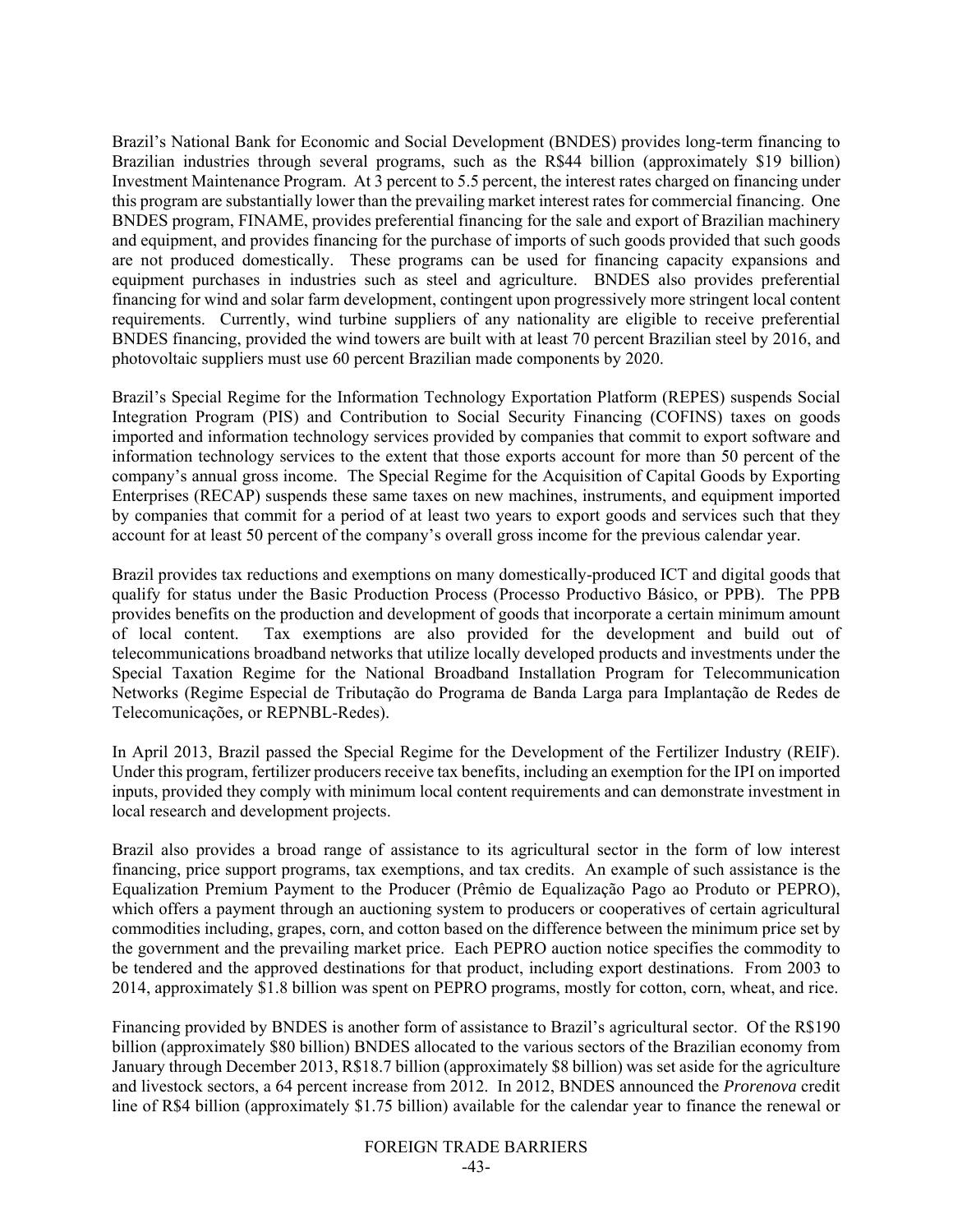expansion of approximately 2.5 million acres (1 million hectares) of sugarcane fields. As of September 2014, a new credit line of R\$3 billion (\$1.3 billion) was announced to cover projects approved and to be implemented by March 2015. Under the BNDES PASS, a program designed to support ethanol mills and refineries, approximately R\$245 million (approximately \$104 million) was allocated to enable companies to build up their inventories of ethanol and sugar during the October 2014 – September 2015 marketing year.

## **GOVERNMENT PROCUREMENT**

U.S. companies without a substantial in-country presence regularly face significant obstacles to winning government contracts and often are more successful in subcontracting with larger Brazilian firms. Regulations allow a Brazilian state enterprise to subcontract services to a foreign firm only if domestic expertise is unavailable. Additionally, U.S. and other foreign firms may only bid to provide technical services where there are no qualified Brazilian firms.

Brazil gives procurement preference to firms that produce in Brazil and that fulfill certain economic stimulus requirements such as generating employment or contributing to technological development, even if their bids are up to 25 percent more expensive than bids submitted by foreign firms not producing in Brazil. The law allows for "strategic" ICT goods and services procurements to be restricted to those with indigenously developed technology. Government procurement is just one of many measures under Plano Brasil Maior intended to promote and protect domestic producers, particularly the labor-intensive sectors facing import competition. The Ministry of Development, Industry, and Commerce maintains an 8 percent preference margin for domestic producers in the textile, clothing, and footwear industries when bidding on government contracts, and 5 percent to 25 percent preference margins for domestically produced backhoes, motor graders, and a variety of pharmaceuticals.

Brazil's regulations regarding the procurement of ICT goods and services require federal agencies and parastatal entities to give preferences to locally produced computer products based on a complicated price/technology matrix. In addition, Brazil has made several attempts over the past decade to enact preferences at the federal, state, and local government levels for the procurement of open-source software over commercial products. In December 2011, two Brazilian legislative committees approved draft Law PL 2269/1999, which would require all Brazilian federal government agencies and state-owned entities to favor open-source software in their procurement policies. If such legislation were enacted, U.S. software providers would be at a severe disadvantage compared to Brazilian companies. In addition, in August 2012, the Ministry of Science, Technology and Innovation released a "Bigger IT Plan" intended to bolster the growth and development of the domestic information technology industry. The program focuses heavily on software and related services and establishes a new process for the government to evaluate and certify that software products are locally developed in order to qualify for price preferences that may be as high as 25 percent.

In January and February 2014, pursuant to Decrees 8.184, 8.185, and 8.186, Brazil established price preference margins of up to 25 percent for government procurements of certain domestically produced high technology products such as printers and data processing machines, executive jets, certain ICT equipment, and local software services.

State-controlled oil company Petrobras' local content requirements are established and regulated by Brazil's National Petroleum Agency (ANP), which is gradually introducing higher local content requirements with each bidding round. In addition, local content requirements vary by block (the geographic area that is awarded by the Brazilian government to oil companies for oil exploration), and within that block the local content requirements differ for equipment, workforce, and services. In the first auctions in 1999, local content requirements were as low as five percent. Requirements have gradually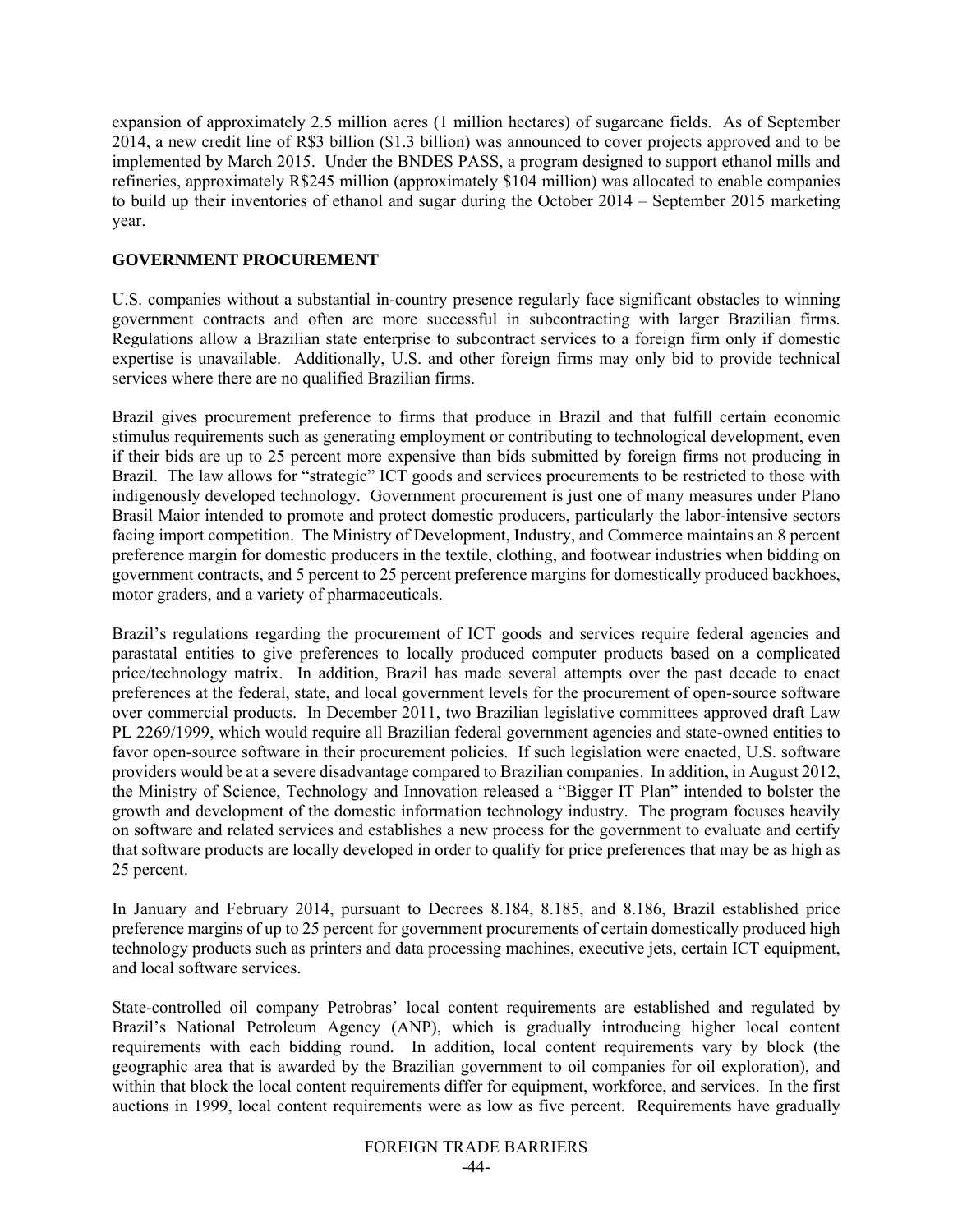become more rigorous, and in the most recent auctions for exploratory blocks held in 2013, local content requirements for development ranged from 60 percent for offshore blocks to 85 percent for onshore projects. Technology intensive equipment and services will likely be subject to higher local content requirements than low technology equipment and services. Petrobras produces over 90 percent of Brazil's oil and gas, and is required by law to operate new projects in designated offshore areas with particularly high potential, known as the "pre-salt" region. Petrobras is responsible for ensuring that its workforce and its entire supply chain, which comprises the vast majority of the market, adhere to these increasingly high local content requirements.

The United States continues to urge Brazil to become a signatory to the WTO Agreement on Government Procurement in order to ensure that companies in both countries have access to each other's procurement markets.

# **INTELLECTUAL PROPERTY RIGHTS PROTECTION**

Brazil remained on the Special 301 Watch List in 2014. Brazil could be a significant growth and export market for domestic and foreign IP intensive industries; however, certain administrative and enforcement challenges continue to act as market access barriers. In spite of continued enforcement efforts by some Brazilian agencies, significant piracy and counterfeiting continue at physical markets, and online piracy continues relatively unabated, limiting the number of legitimate online offerings of copyright-protected content. Brazil has taken steps to address a backlog of pending patent applications but considerable delays remain, hindering foreign investment and domestic development and licensing of new technologies. The restriction on university ownership and licensing of IP is hindering investment in and development of domestic high technology industries. A non-transparent regulation that gives the health regulatory agency, ANVISA, the ability to review pharmaceutical patent applications, creates further uncertainty for companies wishing to invest in Brazil. The Federal Attorney General has clarified that ANVISA does not have this authority under the law, yet the regulation remains in force. The United States will continue to engage Brazil on these and other issues, including through the 2015 Special 301 Review.

## **SERVICES BARRIERS**

## **Audiovisual Services and Broadcasting**

Brazil imposes a fixed tax on each foreign film released in theaters, on foreign home entertainment products, and on foreign programming for broadcast TV.

Remittances to foreign producers of audiovisual works are subject to a 25 percent income withholding tax. Brazilian distributors of foreign films are subject to a levy equal to 11 percent of their withholding taxes. This tax, called the CONDECINE (Contribution to the Development of a National Film Industry), is waived for the Brazilian distributor, if the producer of the foreign audiovisual work agrees to invest an amount equal to 70 percent of the income withholding tax on their remittances in co-productions with Brazilian film companies. The CONDECINE tax is also levied on any foreign video and audio advertising.

Brazil also requires that all films and TV shows be printed locally. Importation of color prints for the theatrical and TV markets is prohibited. Domestic film quotas also exist for theatrical screening and home video distribution.

In September 2011, Brazil enacted law 12.485, which covers the subscription TV market, including satellite and cable TV. The law permits telecommunications companies to offer TV packages with their services and removes the previous 49 percent limit on foreign ownership of cable TV companies. However, new content quotas also went into effect in September 2011, which require every channel to air at least three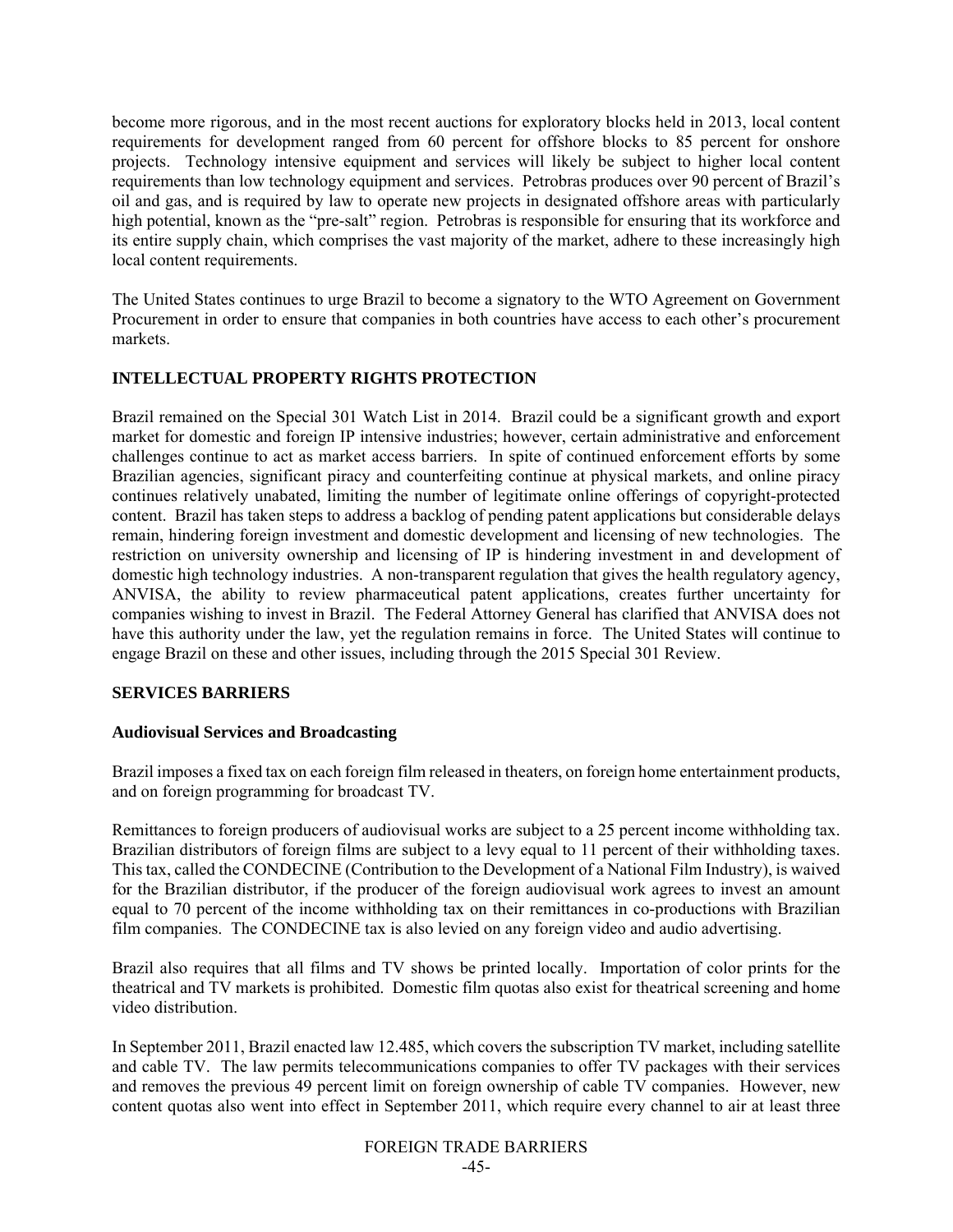and a half hours per week of Brazilian programming during prime time. Additionally, one-third of all channels included in any TV package must be Brazilian. The content quotas were phased in over a three year period, achieving full implementation in September 2013. As before, foreign cable and satellite TV programmers are subject to an 11 percent remittance tax, which does not need to be paid if the programmer invests 3 percent of its remittances in co-production of Brazilian audiovisual services. In addition, the law delegates significant programming and advertising regulatory authority to the national film industry development agency, ANCINE.

Cable and satellite operators are subject to a fixed levy on foreign content and foreign advertising released on their channels. Foreign ownership in media outlets is limited to 30 percent, including the print and "open broadcast" (non-cable) TV sectors. Eighty percent of the programming aired on "open broadcast" TV channels must be Brazilian.

# **Express Delivery Services**

U.S. express delivery service companies face significant challenges in the Brazilian market due to numerous barriers, including high import taxes, an automated express delivery clearance system that is only partially functional, and levels for *de minimis* exception from tariffs that are too low to facilitate efficient import of goods.

The Brazilian government charges a flat 60 percent duty for all goods imported through the Simplified Customs Clearance process used for express delivery shipments. U.S. stakeholders contends that this flat rate is higher than duties normally levied on goods arriving through regular mail, putting express delivery companies at a competitive disadvantage. Moreover, Brazilian Customs has established maximum value limits of \$5,000 for exports and \$3,000 for imports sent using express services.

## **Financial Services**

Through Resolutions 225 and 232, the Brazilian National Council on Private Insurance (CNSP) restricts foreign insurers' participation in the Brazilian market. Brasil Resseguros SA, a state-controlled company, monopolized the provision of reinsurance in Brazil until the enactment of Complementary Law 126 in 2007, which allowed private reinsurers to operate in the Brazilian market. The Superintendent Office of Private Insurance (SUSEP) keeps and discloses a list of reinsurance companies authorized to function in Brazil. For a foreign company to qualify as an admitted reinsurer, it must have a representation office in Brazil, meet the requirements of Complementary Law 126/2007, keep an active registration with SUSEP, and maintain a minimum solvency classification issued by a risk classification agency equal to Standard  $\&$ Poor's or Fitch ratings of at least BBB.

## **Telecommunications**

As a condition of the June 2012 auction for the 2.5 GHz radio spectrum, ANATEL required wireless carriers to meet specific milestones over time to ensure local content for the infrastructure, including software, was installed to supply the licensed service and to ensure 60 percent local content in 2012, 65 percent in 2015, and 70 percent after 2017. ANATEL also required wireless carriers to use a minimum percentage of technology developed in Brazil, starting with 10 percent in 2012, 15 percent in 2015, and 20 percent after 2017. ANATEL extended these requirements to the 700 MHz spectrum in an auction of that frequency held in September 2014. Additionally, ANATEL imposed a condition that 50 percent of deployed technology must meet PPB requirements (discussed above). As a result of these eligibility requirements, which favor local manufacturing and technology development, no U.S. telecommunications companies submitted bids in the 2014 auction